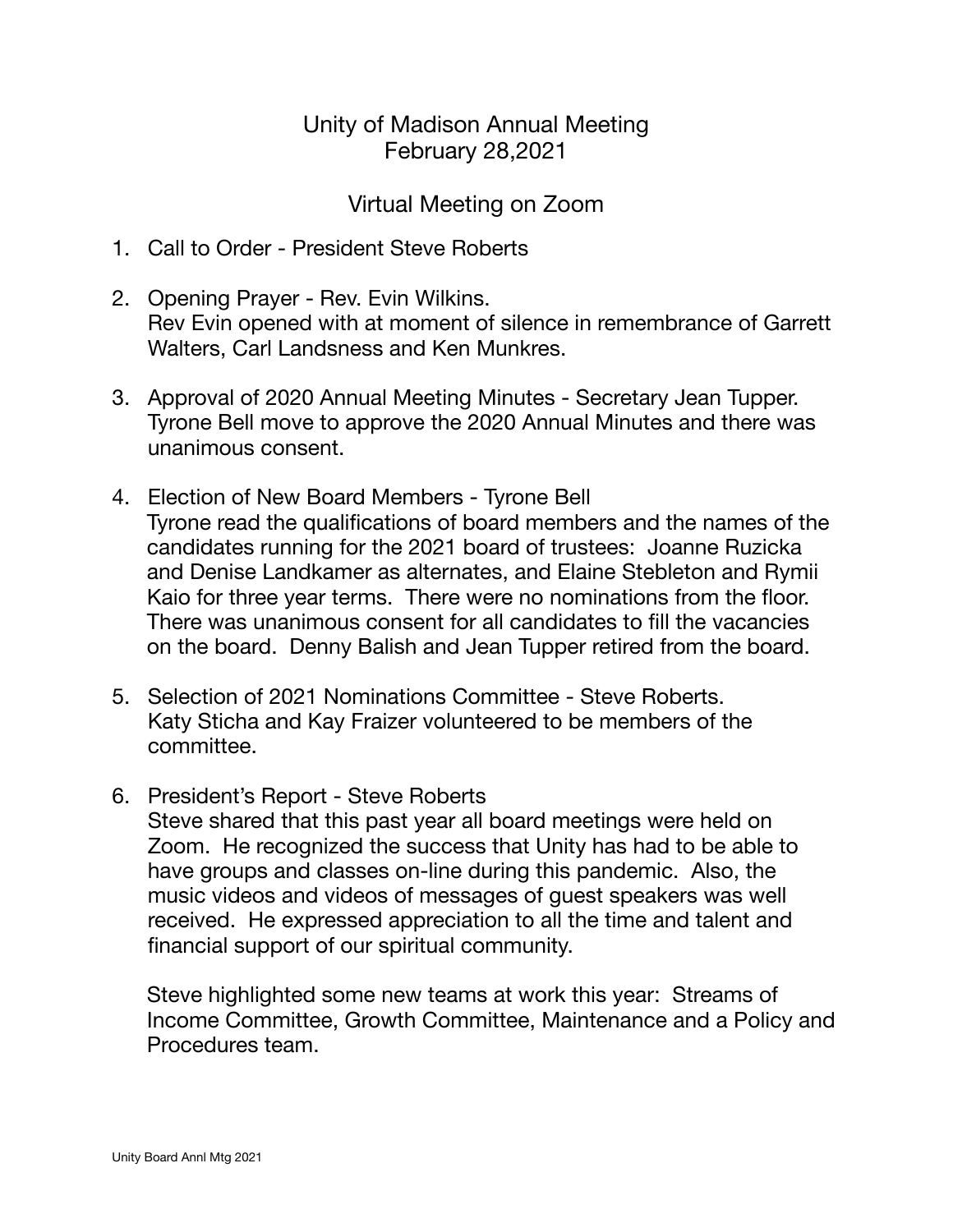Joanne Ruzicka, Dee Steele, Mindy Wilkins, Lynn Weber, and Katherine Kiesch are our office volunteers on Monday through Thursday. They are doing an excellent service to our community.

Last, a thank you to Deny Balish and Jean Tupper for their board service.

7. Treasurer's Report - Nancy Sundal

Nancy provided an in-depth review of our finances. Starting out, she expressed thanks to our office volunteers who through their service have helped us to save money.

Noted were the PPP loan during this pandemic and that Unity of Madison did not qualify for a second loan. The 2021 budget was reviewed and explained that along with service of our office volunteers and the eliminations of some bank fees we found ways to save money.

 A small amount from the BFOF (Building For Our Future) account was used for maintenance (hot water heater was replaced, three new apple laptop computers, and replaced phone system.).

Much appreciation to our spiritual community for their tithes and gifts. We look to our future with interest in increasing our streams of income possibilities once the pandemic is over and the building can be open again. The budget is doable and conservative, and Unity does not have any debt.

The approval of the 2021 budget was 100% via Zoom.

8. Minister's Report - Rev. Evin Wilkins.

Rev. Evin shared a list of ongoing activities. He works weekly with our volunteer staff, the graphic artist for the slide presentations, with board members on the budget, website updates and facilitating and scheduling contract services. Rev. Evin helped to hire our current CPA firm (Giersch). He has been facilitating book studies and small groups on Zoom as well as teaching an Absolute Abundance class with a minister at a Dallas TX Unity church.